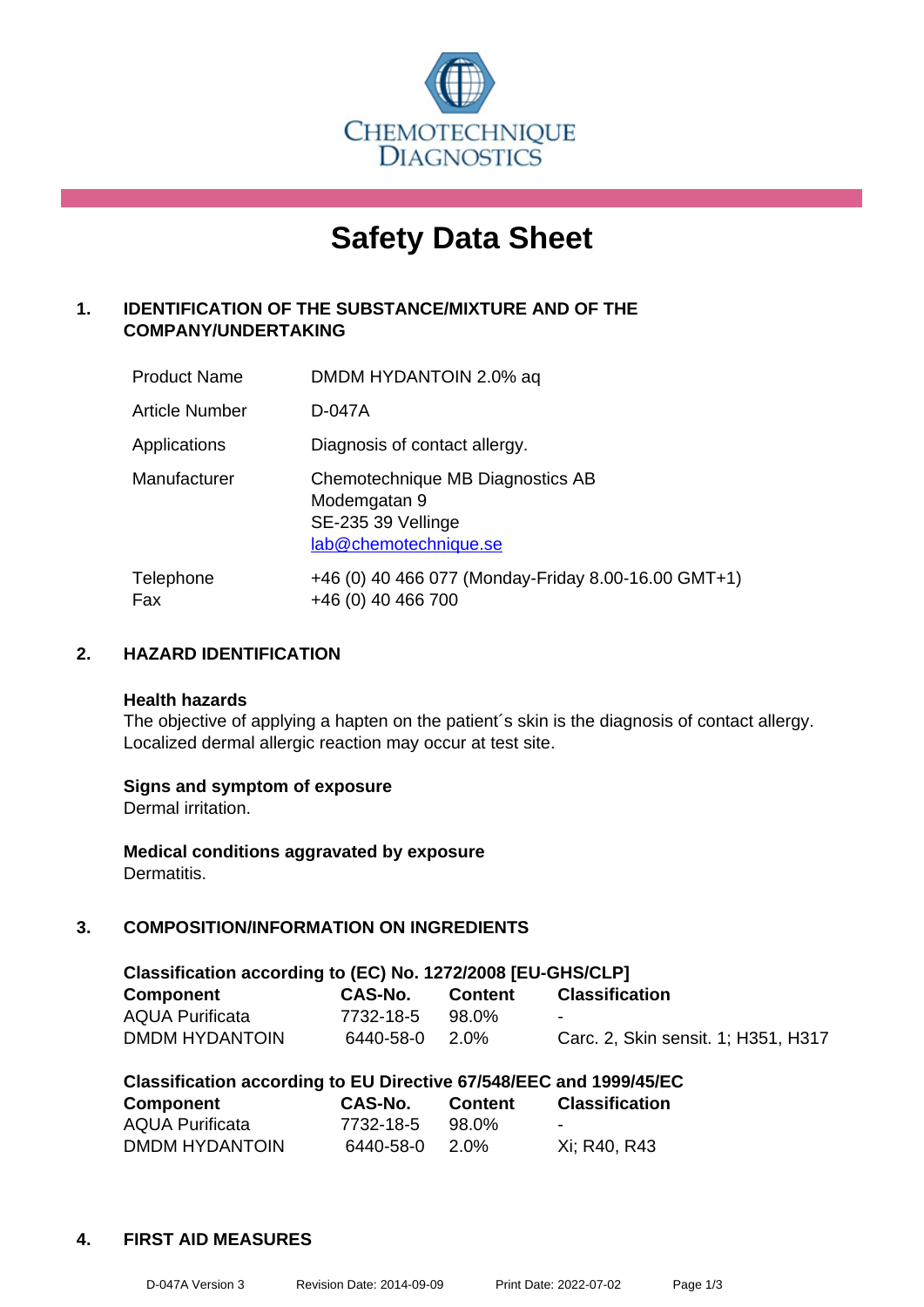**Emergency and first aid procedures**

Obtain medical attention.

### **5. FIRE-FIGHTING MEASURES\***

No data available.

## **6. ACCIDENTAL RELEASES MEASURES**

**Steps to be taken if material is released or spilled** Contain and place in a closed container.

## **7. HANDLING AND STORAGE**

**Precautions to be taken in handling and storage** Store dark at 5-8 C. Avoid extended exposure to light. Store in a well-sealed container. FOR EXTERNAL USE ONLY.

## **8. EXPOSURE CONTROLS/PERSONAL PROTECTION**

**Respiratory protection** Not required.

**Ventilation** Local exhaust.

**Protective gloves**

Disposal gloves.

#### **Eye protection**

Not required with normal use.

#### **Work/Hygienic practices**

Wash hands after each use.

#### **9. PHYSICAL AND CHEMICAL PROPERTIES**

| <b>Transparent Colorless Liquid</b>              |
|--------------------------------------------------|
| <b>Odourless</b>                                 |
| $100^{\circ}$ C                                  |
| >No data available.                              |
| Product does not self ignite.                    |
| Product does not present as an explosion hazard. |
| 1.0 $g/cm3$                                      |
|                                                  |

\*Data is shown for AQUA Purificata only

## **10. STABILITY AND REACTIVITY**

**Incompability**

May react with strong oxidizing agents.